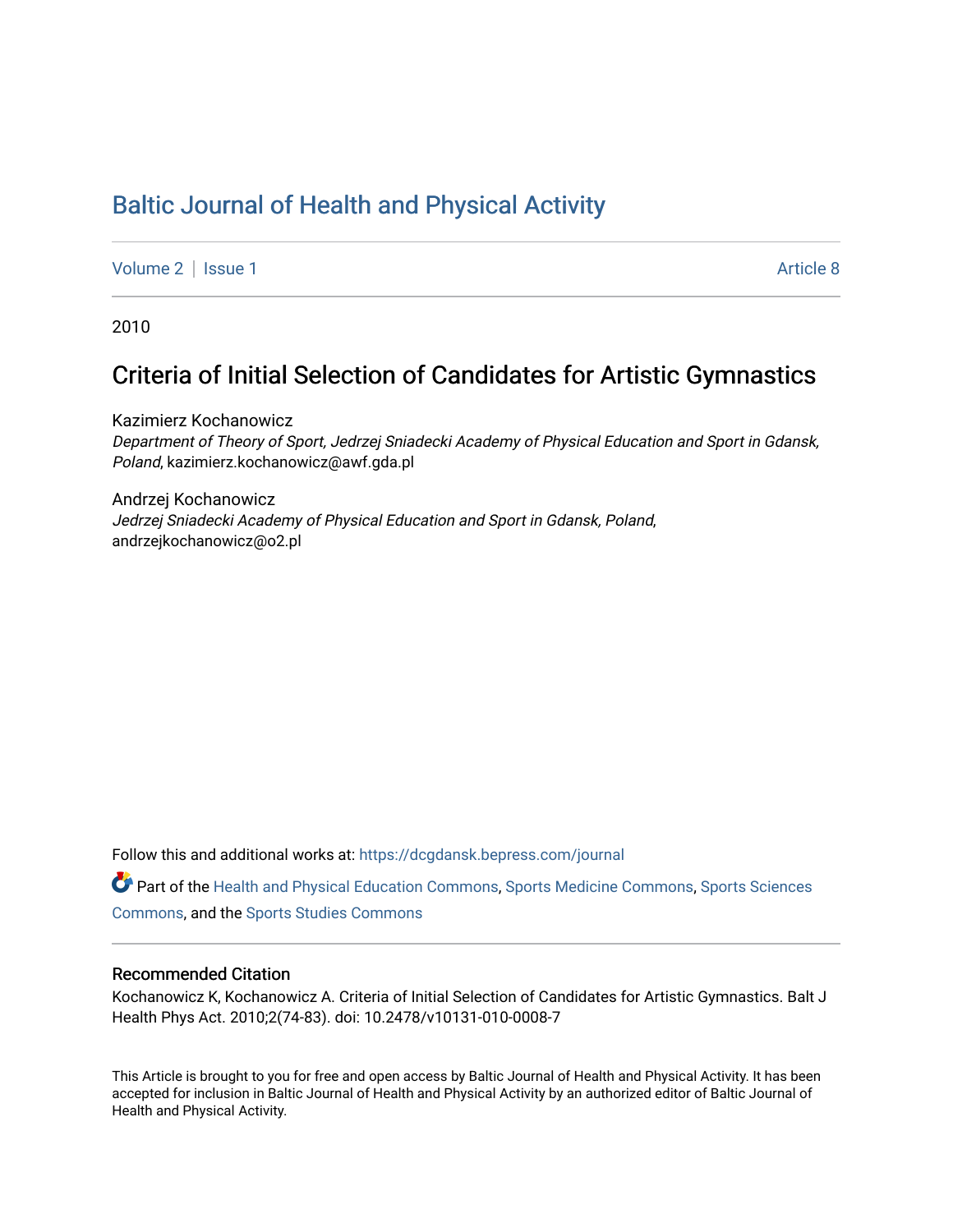|                                                                                                                                    | <b>Criteria of Initial Selection of Candidates</b><br>for Artistic Gymnastics                                                                                                                                                                                                                                                                                                                                                                                                                                                                              |  |  |  |  |  |  |  |
|------------------------------------------------------------------------------------------------------------------------------------|------------------------------------------------------------------------------------------------------------------------------------------------------------------------------------------------------------------------------------------------------------------------------------------------------------------------------------------------------------------------------------------------------------------------------------------------------------------------------------------------------------------------------------------------------------|--|--|--|--|--|--|--|
|                                                                                                                                    | DOI: 10.2478/v10131-010-0008-7                                                                                                                                                                                                                                                                                                                                                                                                                                                                                                                             |  |  |  |  |  |  |  |
| <b>Authors' Contribution:</b><br>A - Study Design<br>B - Data Collection                                                           | Kazimierz Kochanowicz <sup> (A,B,C,D,F,G)</sup> , Andrzej Kochanowicz <sup>(B,C,D,E)</sup>                                                                                                                                                                                                                                                                                                                                                                                                                                                                 |  |  |  |  |  |  |  |
| C - Statistical Analysis<br>D - Data Interpretation<br>E - Manuscript Preparation<br>F - Literature Search<br>G - Funds Collection | Jedrzej Sniadecki Academy of Physical Education and Sport in Gdansk,<br>Poland                                                                                                                                                                                                                                                                                                                                                                                                                                                                             |  |  |  |  |  |  |  |
|                                                                                                                                    | Key words: selection for sport, somatic build, physical fitness.                                                                                                                                                                                                                                                                                                                                                                                                                                                                                           |  |  |  |  |  |  |  |
|                                                                                                                                    | <b>Abstract</b>                                                                                                                                                                                                                                                                                                                                                                                                                                                                                                                                            |  |  |  |  |  |  |  |
|                                                                                                                                    | Background:   The effectiveness of the training process and the level of sports results largely<br>depend on the selection of candidates with appropriate psycho-physical<br>predispositions and the efficiency of the training system. Therefore, selection<br>for artistic gymnastics must be based on coaches' thorough knowledge<br>regarding physical development, interdependence of particular systems and<br>analysers, motor skills and mental determinants.<br>The aim of the study was to develop quantitative criteria of initial selection of |  |  |  |  |  |  |  |
| <b>Material/Methods:</b>                                                                                                           | candidates for artistic gymnastics.<br>The study material comprised 319 boys aged 6 qualified for gymnastic<br>training at the Interschool Sports Club and the Academic Sports Association<br>of the Academy of Physical Education and Sport in Gdańsk in 1998 and in<br>years 2002-2008.                                                                                                                                                                                                                                                                  |  |  |  |  |  |  |  |
| Results:                                                                                                                           | The application of study results of correlative and factor analyses allowed<br>determining that in the group of control indices one should consider<br>independent most representative tests. They include somatic build indices of<br>selected motor skills and special fitness.                                                                                                                                                                                                                                                                          |  |  |  |  |  |  |  |
| <b>Conclusions:</b>                                                                                                                | On the basis of indices of asymmetry and the concentration of the values of<br>results around the mean value, optimal parameters, which can be viewed as<br>model characteristics, have been worked out.                                                                                                                                                                                                                                                                                                                                                   |  |  |  |  |  |  |  |
| Word count: 2497<br>Tables: 3                                                                                                      | Received: May 2010                                                                                                                                                                                                                                                                                                                                                                                                                                                                                                                                         |  |  |  |  |  |  |  |
| Figures: 9<br>References: 24                                                                                                       | Accepted: June 2010<br>Published: September 2010                                                                                                                                                                                                                                                                                                                                                                                                                                                                                                           |  |  |  |  |  |  |  |

Address for correspondence:

Dr hab., prof. nadzw. Kazimierz Kochanowicz

Academy of Physical Education and Sport, Department of Theory of Sport, 80-336 Gdańsk, Poland, ul. K. Górskiego 1 Phone: +4858 554-73-18, e-mail: andrzejkochanowiczl@o2.pl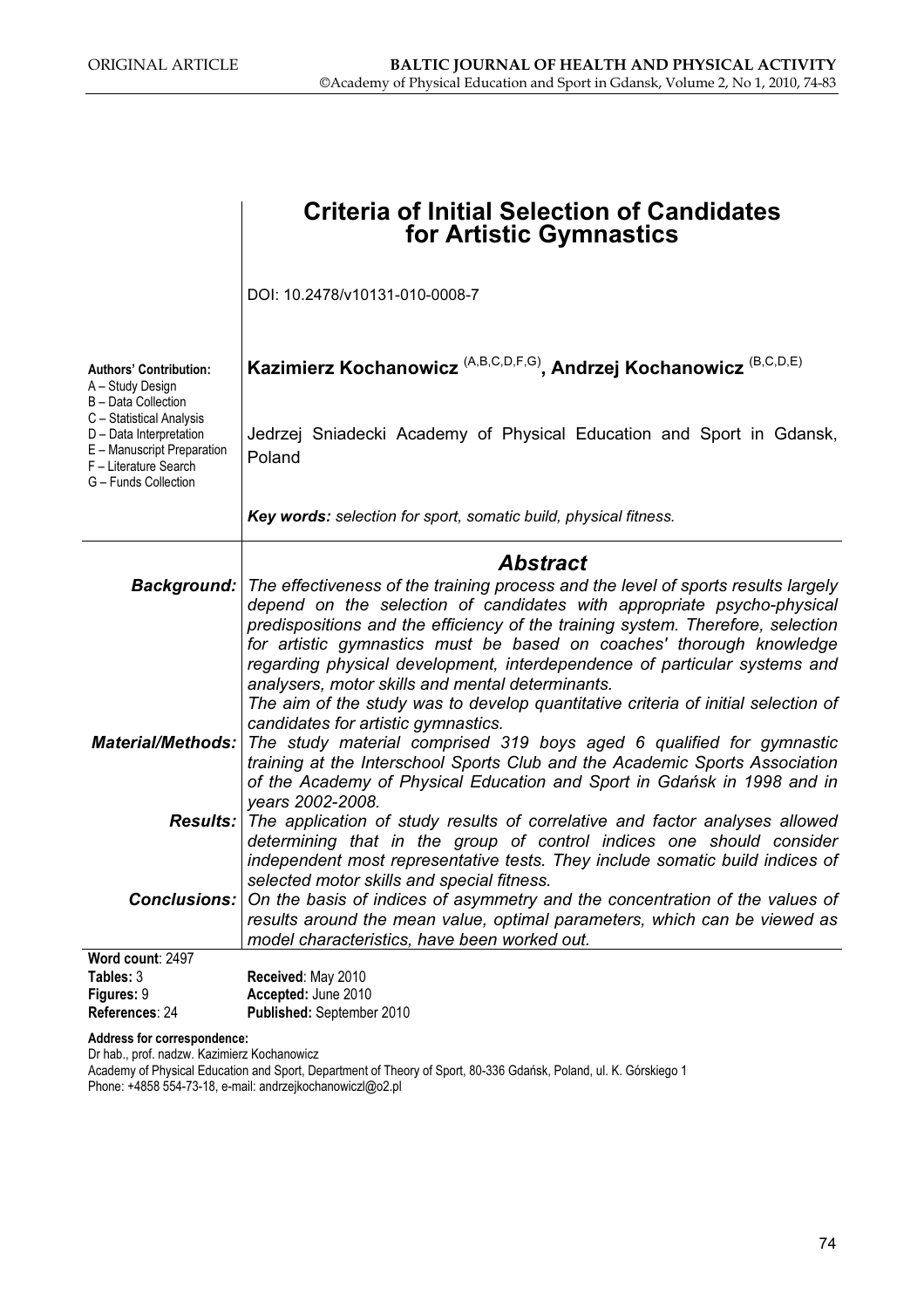### Introduction

High progressiveness of the obtained results in various sports disciplines poses multi-aspect requirements for coaches. In order to meet them, it is necessary to explore solutions aiming at specifying factors which determine athletes' value and preparation [1,2,3,4,5]. Because of structural complexity and diversity in the dynamics of exercises performed on various apparatuses, artistic gymnastics is a discipline with special demands on athletes' organisms.

Factors determining a sports result include the so-called internal ones, which comprise athletes' psycho-physical capabilities, and the external ones resulting from environmental variables, which comprise rules, regulations, programmes, training methods and means, a tournament calendar, etc. That is why scientific research and prominent specialists point to the indispensability of a special selection of candidates with specific predispositions, with an ability to develop and the prospect to achieve best results internationally [6,7,8,9].

Admittedly, the selection of candidates for artistic gymnastics and directing them in the process of sports training stems from willingness not only to achieve sports mastery but also to improve general physical fitness for better well-being, compensation resulting from lack of physical activity, doctor's recommendations, etc. In the current social development, directing people who take exercise in their physical activity is one of the most important issues requiring explanation.

Due to genetic determination and the influence of the environment, each person develops individually. Hence, the selection of children for artistic gymnastics must take into consideration a possibility of verification or changes in the originally adopted aims. Many a time parents bring children to a gymnastic club in order to stimulate a young organism at the age of 5–7 to physical activity or to create conditions necessary to practise another sports discipline. This results from the fact that at the kindergarten or early school age – at the time of starting the training process – it is difficult to recognise a future Olympic champion or a world record breaker. In such circumstances the significance of a coach grows, as on the basis of his knowledge of the functioning of an organism, the speed of biological and mental development, he builds up an athlete's personality and physical fitness through a systematic and logically programmed training, thus creating a sports talent.

Candidates' initial selection is the beginning of their individual and supposedly long sports career. Pointing the path of development, bodily changes taking place and achieved motor skill to each practising person is an important task of all coaches. The effectiveness of a training process and the level of sports mastery of future national representatives will depend on a thorough assessment of predispositions of practising persons at the stage of selection and initial training.

Balsevich [10], Kochanowicz [11], Platonov [1], Raczek [12], Sawczyn [13], Volkov [14], Zaporożanow, Sozański [15] and others stress that at this stage a coach faces a vital and responsible mission – to choose the most talented children from a mass who start their sports training, who will achieve their sports mastery by developing their predispositions.

Due to different requirements resulting from the construction of particular gymnastic apparatuses and a multitude of exercises diversified in the structure of movement and the level of difficulty performed in various plains, obtaining high sports results in gymnastics is determined by a long-term training period. The optimal period counted from the beginning of specialist training to achieving the mastery level is 5–7 years in women and 8–10 years in men [16,17,18,19].

The aim of the study was to develop quantitative criteria of initial selection of candidates for artistic gymnastics.

## Material and methods

The study material comprised 319 boys aged 6 qualified for gymnastic training at the Interschool Sports Club and the Academic Sports Association of the Academy of Physical Education and Sport in Gdańsk in 1998 and in years 2002–2008 (Tab.1).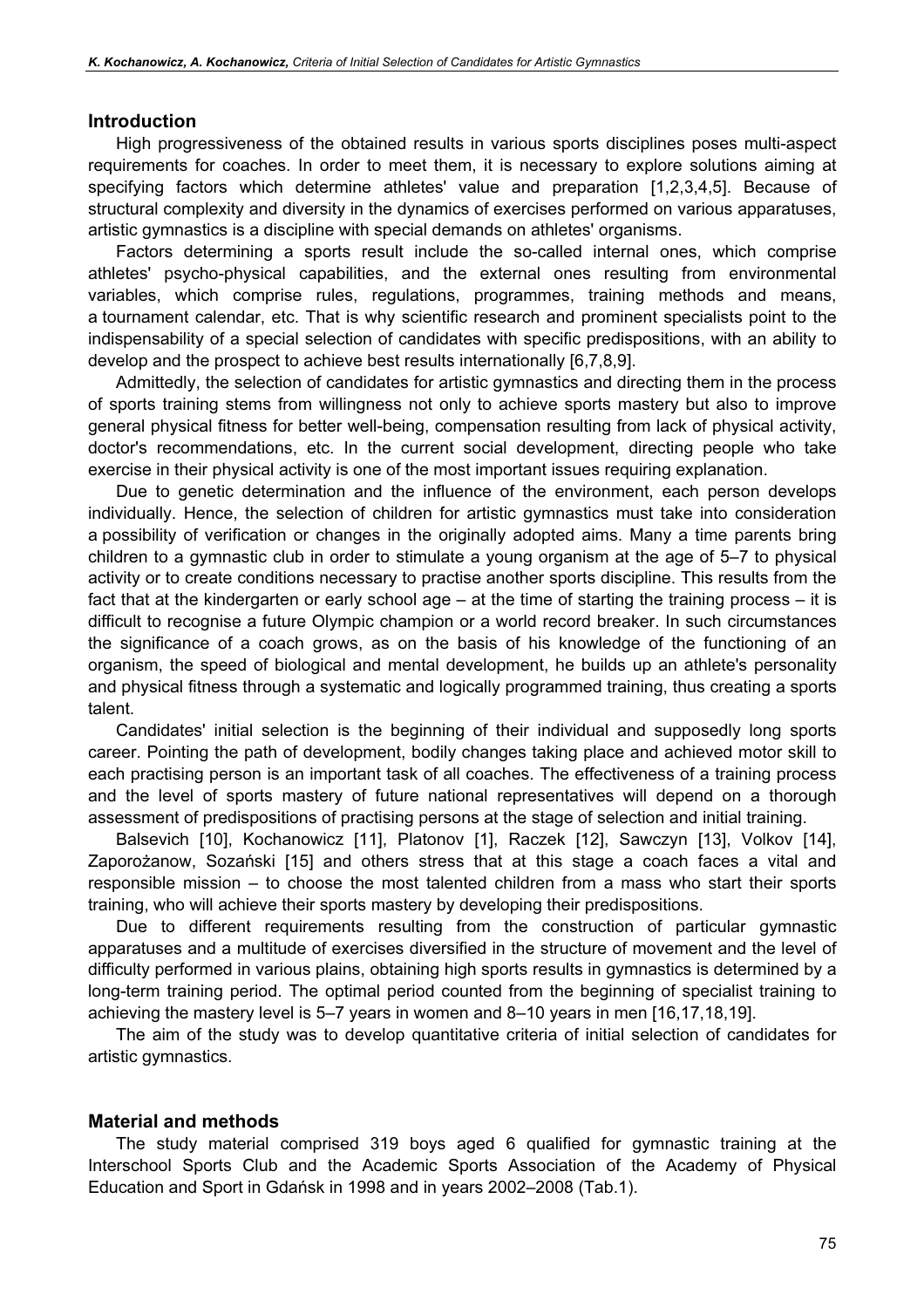| Year of study         | 1998 | 2002 | 2003 | 2004 | 2005 | 2006 | 2007 | 2008 |
|-----------------------|------|------|------|------|------|------|------|------|
| Number of<br>subjects | 50   | 30   | 20   | 70   | 48   | 60   | 20   | 21   |

Tab 1. The number of boys qualified for sports training in gymnastics

Qualification for initial sports training took place on the basis of somatic build and physical fitness indices. Among somatic build indices, height and body mass, the width of shoulder and pelvic girdles were considered.

To assess physical fitness, the following indices were used:

- pull-ups on a bar from hanging (the number of full pull-ups counted);
- time of hanging from a bar with bent arms (measured in seconds);
- maintaining horizontally straightened legs in hanging with one's back to wall bars (counted in seconds);
- walking on a balance beam and jumping off at a mattress (assessed in a 10-point scale);
- forward bend (measured in centimetres).

All measurements were taken in the same conditions ensuring their uniformity. The study was carried out in accordance with the organisational-methodological description presented by K. Kochanowicz in 1998 [5].

The results were subject to a statistical analysis with the use of means, minimal and maximal values, standard deviation and statistical distribution.

## **Results**

An analysis of the study results as to the indices of somatic build showed that extensively diversified boys were qualified for artistic gymnastics at the initial stage of training. The standard deviation amounted to 3.5–6.8 cm. The greatest diversification in height was noted in boys starting the training process in 2005. The tallest boy was 139 cm tall and the shortest one 105 cm (Fig. 1).

The difference between the maximal and the minimal value was 34 cm. The slightest differentiation among the subjects was noted in 2002 and 2007. The standard deviation was 3.5 cm. The difference between the tallest and the shortest boys was 12 cm. Mean values amounted to 118–126 cm.

The greatest differentiation among boys in body mass was  $24.6$  kg  $-$  it was noted in 2006 (Fig. 2). The highest BMI was held by a boy who weighed 39.2 kg. The lightest boy also started training in the same year. His body mass was 14.6 kg. Mean values in the studied years amounted to from 21 to 24.5 kg. Standard deviation oscillated from 2.3 to 3.9 kg. The slightest differentiation among the studied boys was noted in 1998 and 2008. It was 8.5 kg with the standard deviation at 2.3–2.4 kg.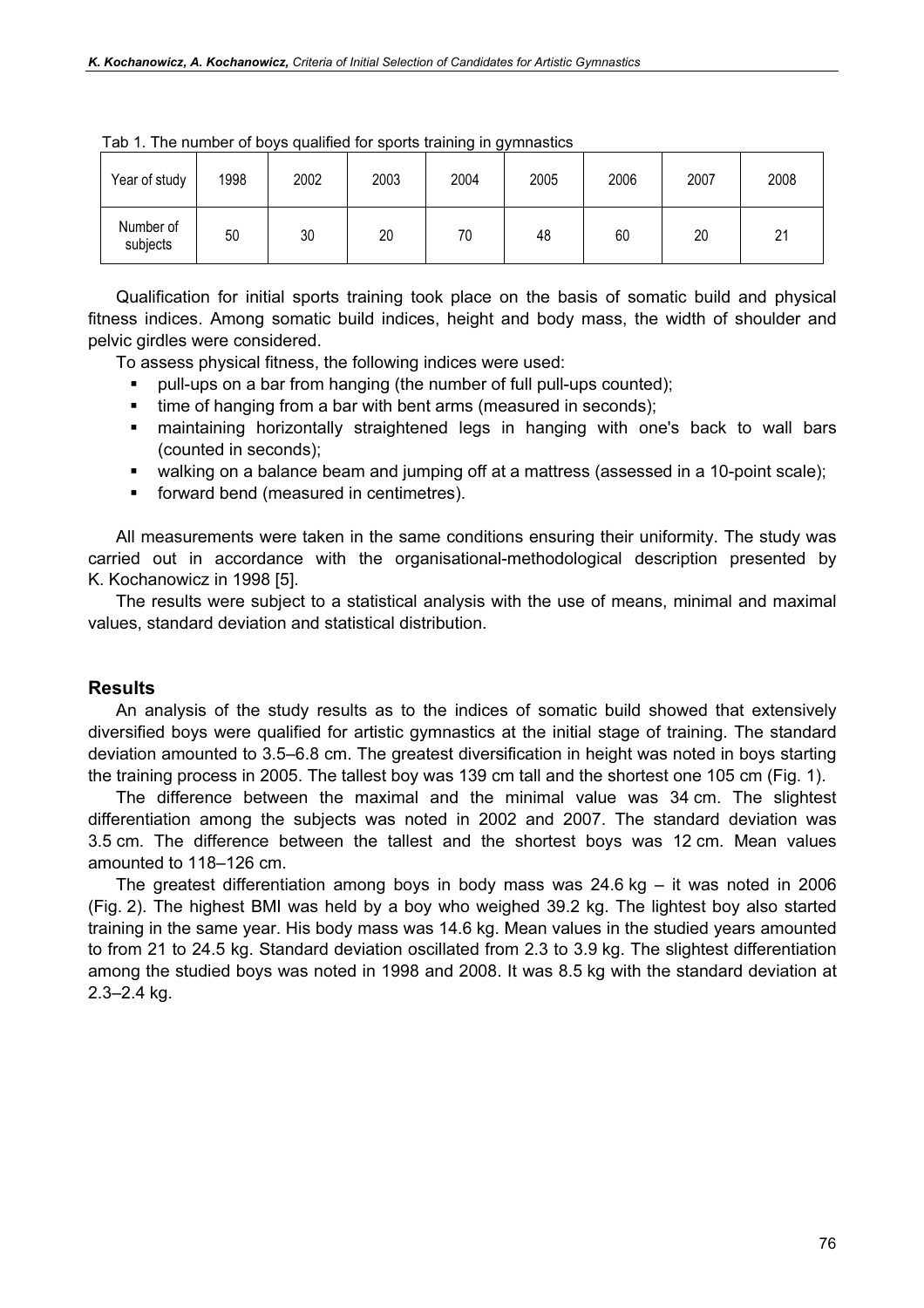

Fig. 1. Height of 6-year-old candidates for gymnastics in 1998–2008



Fig. 2. Body mass of 6-year-old candidates for gymnastics in 1998–2008

The index of shoulder and pelvic girdles width less distinguished young novice gymnasts (Fig. 3–4). The greatest differences in the width of the shoulder girdle was noted in 1998; 2004 – they were 7.6–7.7 cm, and of the pelvic girdle in 2005 – 4.1 cm. Standard deviation in the parameters of the pelvic girdle width was running at 1.0–1.9 cm. Its highest value was noted in 1998 and the lowest one in 2002. The lowest standard deviation in the pelvic girdle width was noted in 2003. It was 0.6 cm, and the highest one in 2005. It was 1.2 cm.

The level of physical fitness, assessed on the basis of the number of pull-ups on a bar, the duration of hang with bent arms, the duration of keeping horizontally straightened legs in a hang with one's back to wall bars, walking on a balance beam and forward bend, was specific in each study year. The most pull-ups on a bar, as many as 11, were achieved by a 6-year-old boy in 1998. In that year also the greatest differentiation in the group was noted. Standard deviation was 2.6 pull-ups. The slightest differentiation and the lowest level results were noted in 2003. A boy who pulled up 3 times achieved the highest value. By contrast, the highest level of mean values was noted in 2007 – 4.16 (Fig. 5). It needs to be emphasised that it was the only year throughout the studied period when all candidates for gymnastics pulled up on a bar at least twice.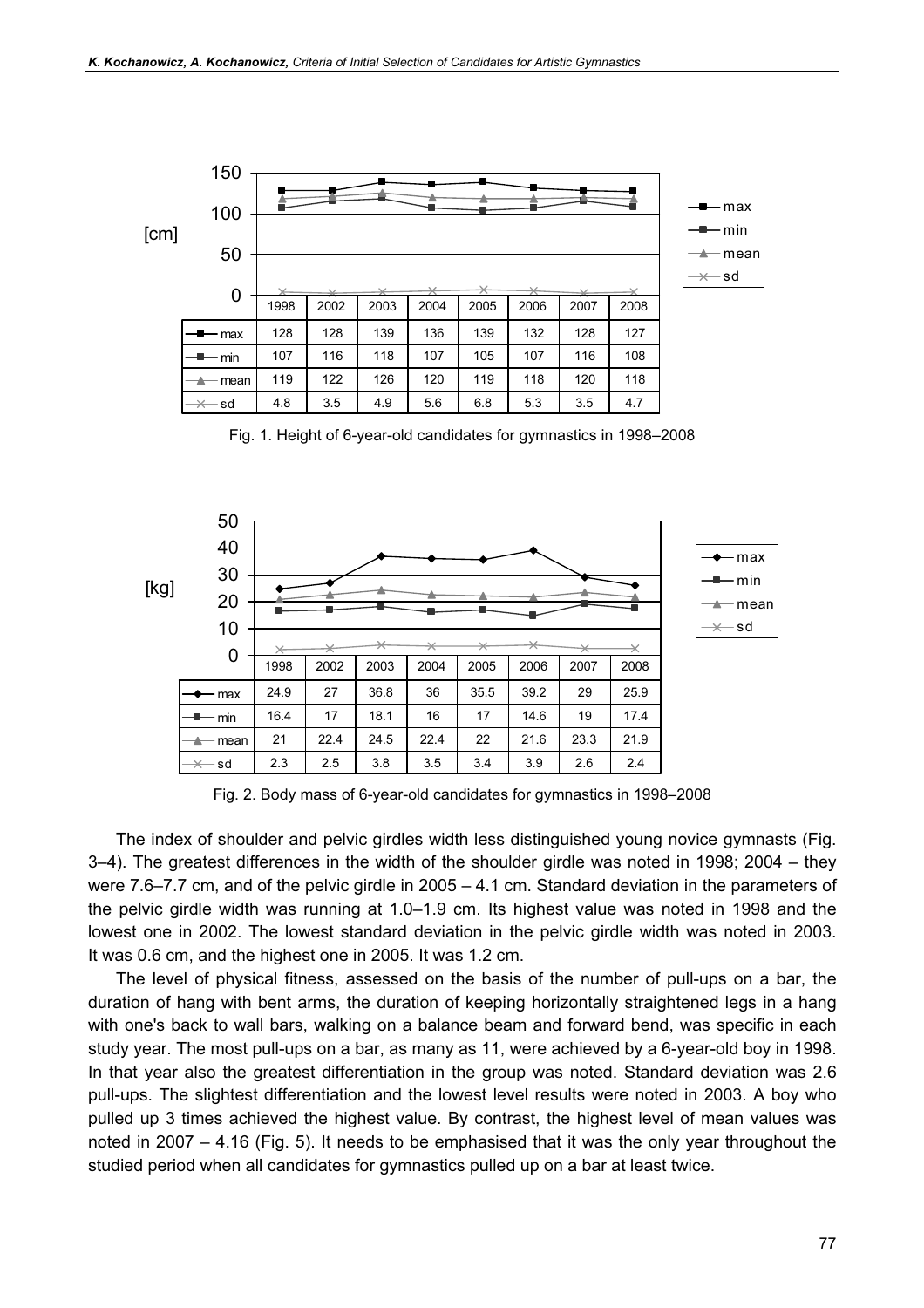

Fig. 3. Shoulder girdle width of 6-year-old candidates for gymnastics in 1998–2008



Fig. 4. Pelvic girdle width of 6-year-old candidates for gymnastics in 1998–2008



Fig. 5. The number of pull-ups on a bar of 6-year-old candidates for gymnastics in 1998–2008

Boys kept hanging from a bar with bent arms the longest in 2008. The mean value for the group was 17.8 sec. compared to 12–13 sec. in other years. The lowest value was achieved by a boy hanging from a bar for 78 s (Fig. 6). Here also the greatest differentiation in the results was noted, which is proved by standard deviation (17.2 s). The slightest differentiation in the results was noted in 2002, when standard deviation was 5.1 s.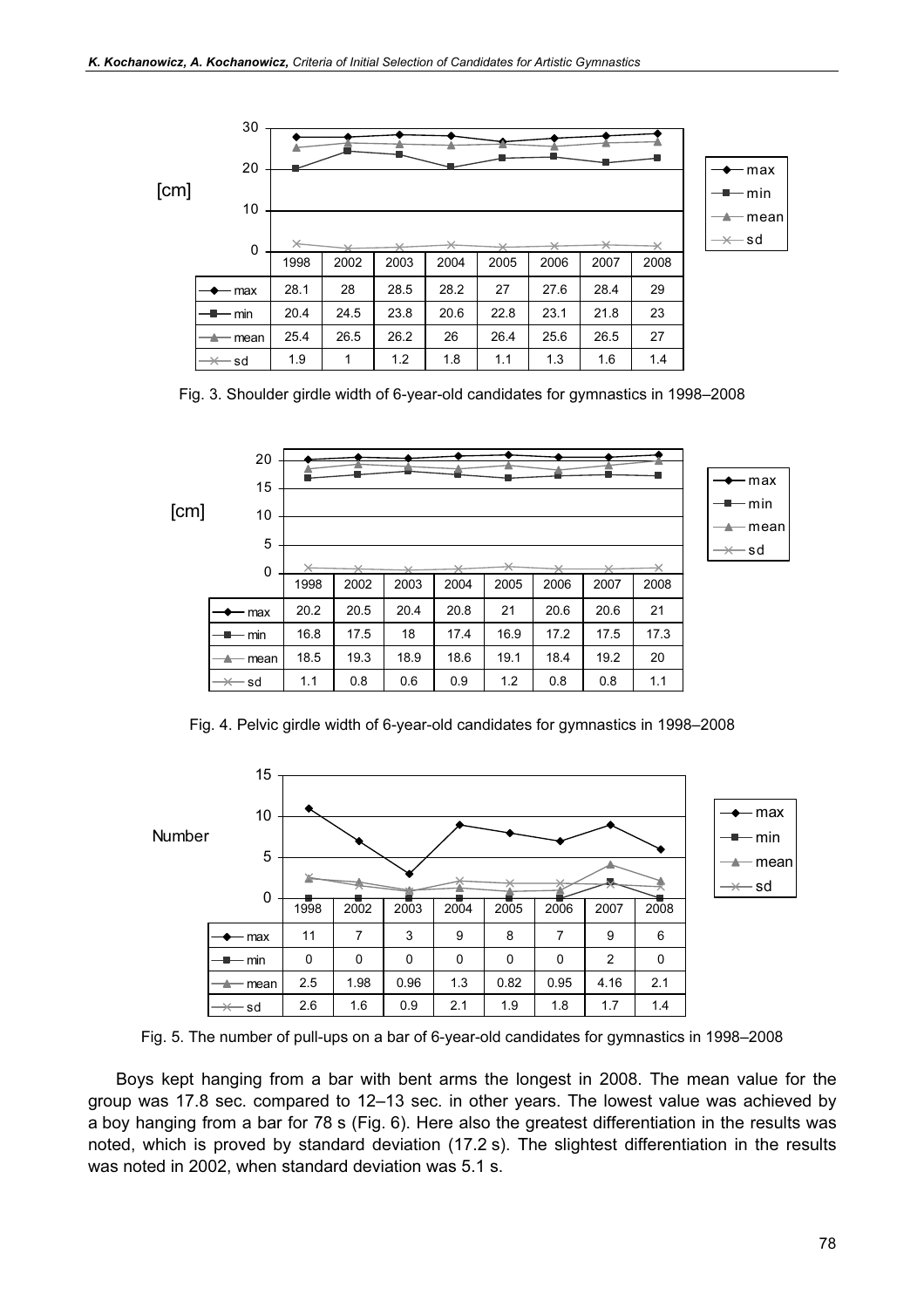

Fig. 6. Time of hanging from a bar of 6-year-old candidates for gymnastics in 1998–2008

Keeping straightened legs horizontally in a hang with one's back to wall bars proved substantial differentiation in particular years of the study (Fig. 7). Boys presented the highest level in 2007, definitely exceeding their peers from other years. Also standard deviation was the greatest then (15.2 sec.), indicating a significant differentiation in the results. This is also confirmed by the mean value of 33.36 sec., compared to 6–12 sec. in the other years, as well as the maximal value 62 sec., compared to 10–36 sec., obtained by novice gymnasts of other years.





The studied boys' walking on a balance beam with a jump off at a mattress was assessed at a similar level in all years (Fig. 8). Mean values were running from 5.8 to 7.9 points in each year. Standard deviation amounted to from 1.94 to 2.19 pts. One needs to stress, however, that in 2002 and 2004 the span of the results between the best and the worst one was 9 pts.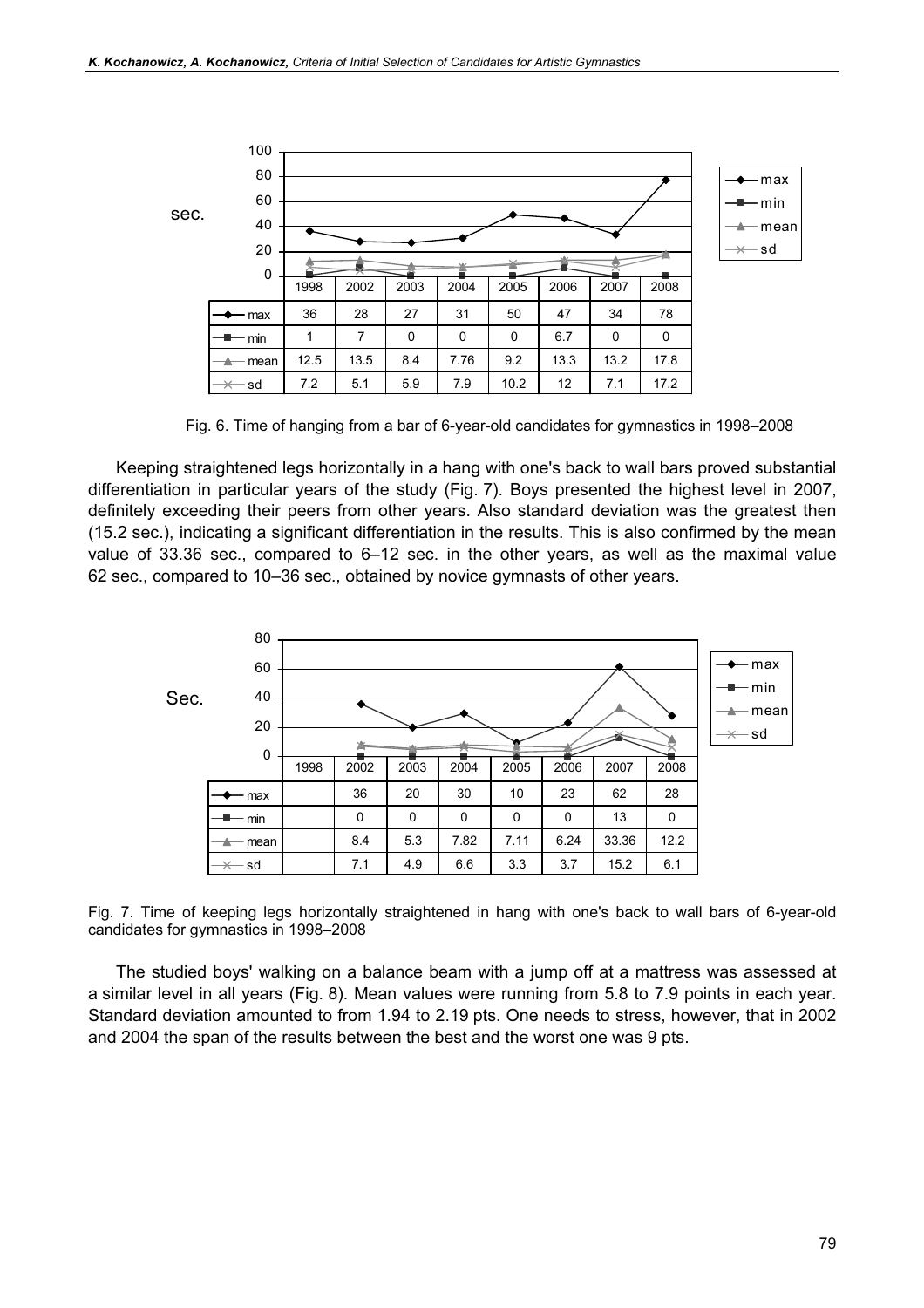

Fig. 8. Walking on a balance beam by 6-year-old candidates for gymnastics in 1998–2008

The flexibility index defined by a forward bend showed a significant differentiation between the individual years as well as within each group of boys from a given year. It was from 2 to 18 cm. The greatest value of flexibility, which was 9.5 cm, was exhibited by the studied boys in 2002 (Fig. 9).



Fig. 9. Forward bend of 6-year-old candidates for gymnastics in 1998–2008

#### Discussion and conclusions

Initial selection of candidates for particular sports disciplines requires applying practical methods as to the assessment of the duration and necessary condition to run it [2,16,17].

It seems that the accuracy of choice and the ease of carrying out the selection attempts is the basic prerequisite of popularity among coaches, instructors and physical education teachers. Zaporożanow, Sozański [15], Ważny [8], Volkov [14] and others draw attention to the need to run a promotional activity through mass media, posters, leaflets, shows, etc. in order to raise interest in a given sports discipline.

Putting together various modes of selections used in studies by Cichalewska [19], Janowski [20], A. Kochanowicz [21], Kruczkowski [22], Rozin [23], Sawczyn [13], Szczepańska [24] allows singling out what is common and seems the most valuable – the multi-stage nature of initial selection giving an opportunity to assess predispositions to gymnastics with designing an individual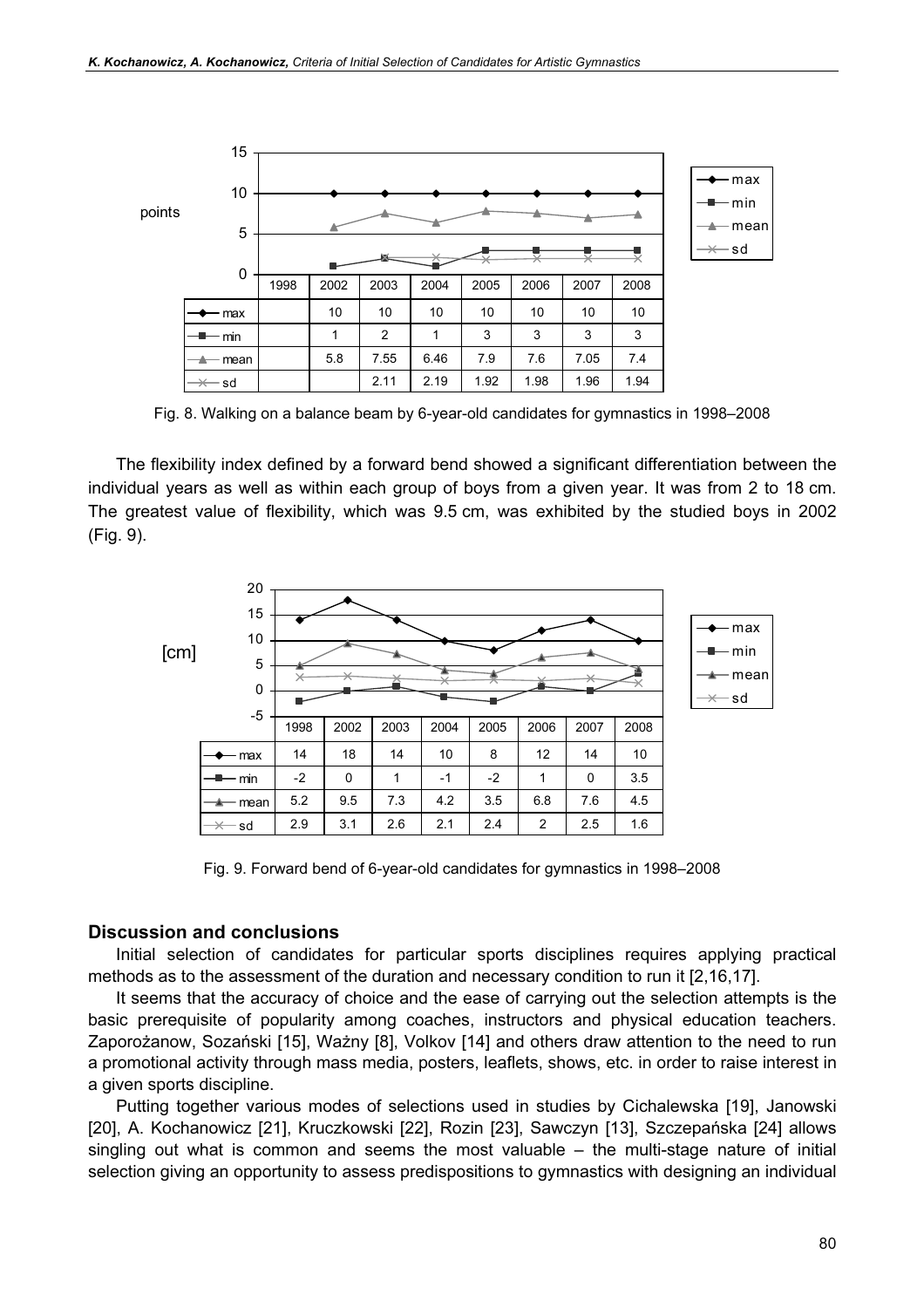path of sports development. The current study results extend the range of information on the somatic build and physical fitness of boys taking up training in artistic gymnastics throughout the period of 10 years.

The application of the above study results as well as earlier observations presented in works by K. Kochanowicz [5,11], Sawczyn [7,13] or Kruczkowski [22], at the initial stage of selection for artistic gymnastics allowed us to single out in the somatic build the indices of the body height and mass, shoulder and pelvic girdles widths.

On the basis of statistical distribution, with consideration for minimal, maximal and mean values, a point scale has been worked out to allow obtaining information on the quantitative characteristics of the studied gymnasts (Tab. 2.). It enabled choosing from a group of practising persons the ones who manifest optimal development capabilities insofar as the demands posed in artistic gymnastics. For example, the highest point values for the body height have been determined in the range of 120 cm – 119 cm and lower, while for the body mass – 20 kg and less.

| Somatic build indices                | Points      |             |             |             |                         |  |  |  |  |
|--------------------------------------|-------------|-------------|-------------|-------------|-------------------------|--|--|--|--|
|                                      | 20          | 40          | 60          | 80          | 100                     |  |  |  |  |
| K 1- Body height (cm)                | $130 - 132$ | $127 - 129$ | $124 - 126$ | $121 - 123$ | $120 - 119$<br>and less |  |  |  |  |
| $K_2$ – Body mass (kg)               | $28 - 27$   | $26 - 25$   | $24 - 23$   | $22 - 21$   | 20 and less             |  |  |  |  |
| $K3$ – Pelvic width (cm)             | 22          | 21          | 20          | 19          | 18                      |  |  |  |  |
| K <sub>4</sub> - Shoulder width (cm) | $29 - 30$   | $28 - 29$   | $27 - 28$   | $26 - 27$   | $25 - 26$               |  |  |  |  |

Tab. 2. Optimal parameters of the somatic build in 6-year-old gymnasts

$$
K_{\rm sm} = \frac{K_1 + K_2 + K_3 + K_4}{4} + 15
$$

The maximal number of points which a gymnast can obtain for the somatic build (including a bonus) is 115 points.

Owing to a mathematical analysis, the results of a systematically conducted control of physical fitness of prospective gymnasts allowed working out optimal norms (Tab. 3). They enable determining athletes' predispositions insofar as the posed requirements at the initial stage of sports training. Each attempt characterised by various values (duration, the number of repetitions, experts' assessment) has been presented in a uniform point scale. It enables the assessment of the level of development of particular indices of physical fitness with reference to one another. For instance, to obtain 100 points, one needs to pull up ten times on a bar, hang for 30 sec. from a bar with bent arms, bend forward while standing reaching 12 cm below the ground level, etc.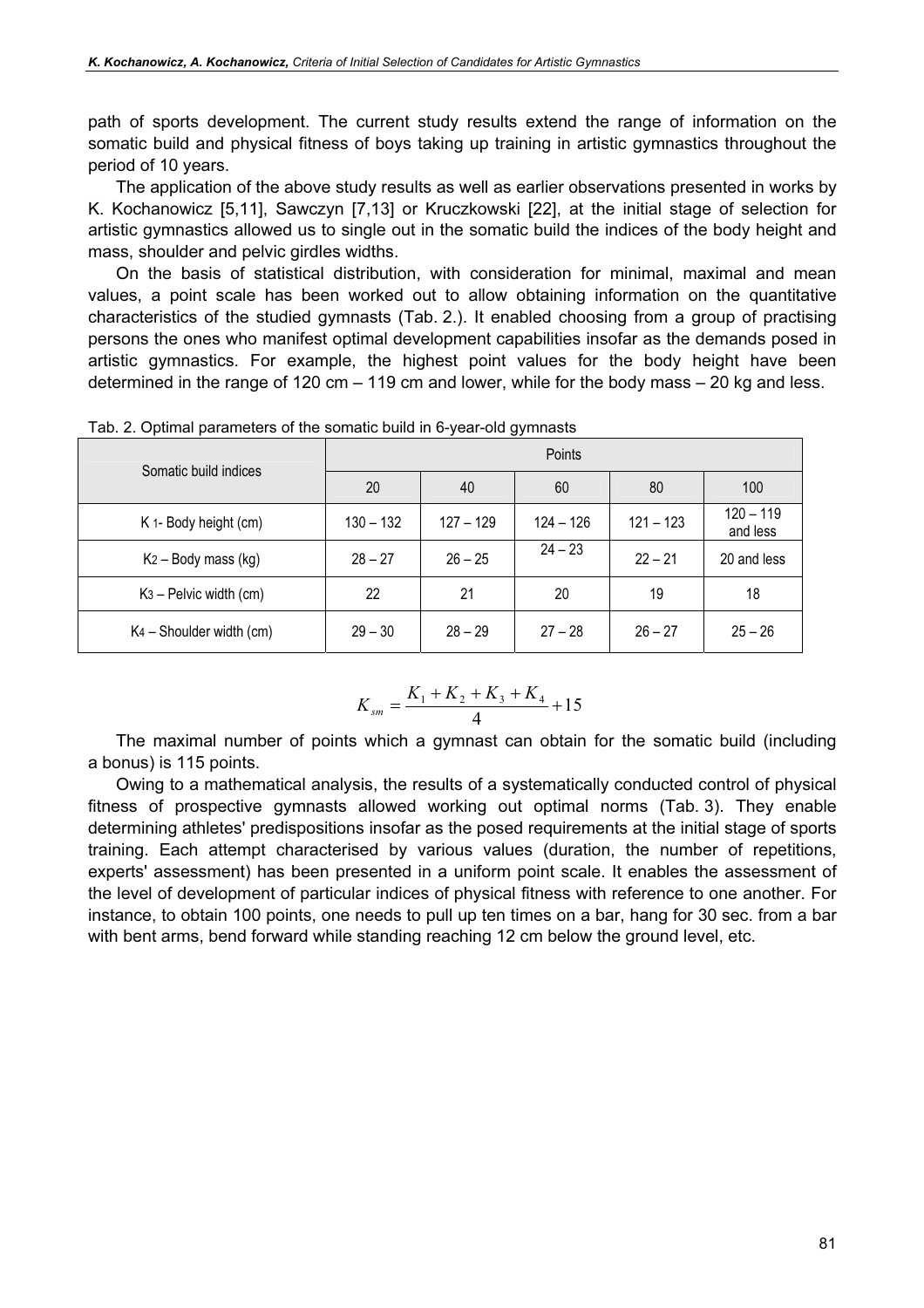| Parameters of physical fitness                                           |     | Points |     |     |     |     |     |     |                |     |
|--------------------------------------------------------------------------|-----|--------|-----|-----|-----|-----|-----|-----|----------------|-----|
|                                                                          |     | 90     | 80  | 70  | 60  | 50  | 40  | 30  | 20             | 10  |
| $K1$ – pull-ups on a bar                                                 | 10  | 9      | 8   | 7   | 6   | 5   | 4   | 3   | $\overline{2}$ |     |
| K2 – time of hanging with bent arms                                      | 30  | 28     | 25  | 22  | 19  | 16  | 13  | 10  | 7              | 5   |
| K3 – flexibility in forward bend                                         | 12  | 11     | 10  | 9   | 8   | 7   | 6   | 5   | 4              | 3   |
| K4 - keeping horizontally straightened legs in<br>hanging from wall bars | 50  | 45     | 40  | 35  | 30  | 25  | 20  | 15  | 10             | 5   |
| K5 - walking on a balance beam                                           | 9.5 | 9.0    | 8.0 | 7.5 | 7.0 | 6.5 | 6.0 | 5.5 | 5.0            | 4.0 |

Tab. 3. Optimal parameters of physical fitness in 6-year-old gymnasts

The index of integrated assessment of physical fitness may be presented in the following way :

$$
K_F = \frac{K_1 + K_2 + K_3 + K_4 + K_5}{5}
$$

The point list of the studied indices allows determining an individual profile of prospective gymnasts' physical fitness.

Due to their universal meaning, control indices regarding physical fitness of gymnastics novices should be considered with careful attention. Information on the level of motor fitness and motor skills plays an important role at all stages of a sports career. It helps in selection of appropriate training methods and means as well as in programming the most accurate gymnastic routines adapted for competitors' individual capabilities.

On the basis of quantitative criteria of the assessment of somatic build and physical fitness, there is a possibility to evaluate the athletes' talent and to plan appropriate stages of sports training.

#### References

- 1. Platonov VN. Basic Obschaya teorya podgotovki sportsmenov v olimpiyskom sporte [Theory of sport preparation at the Olympic level]. Kiev: Olimpijskaya Literatura; 1997 [in Russian].
- 2. Sozański H. Zróżnicowanie rozwoju sportowego młodocianych zawodników w zależności od rodzaju treningu [Diversity of sport development in young athletes' group, depending on training methods]. Warszawa: AWF; 1996 [in Polish].
- 3. Zaporozhanov VA. Kontrol w sportivnoy trenirovke [Control in sport training]. Kiev: Zdorovya; 1988 [in Russian].
- 4. Starosta W. Dobór i selekcja sportowa problem badawczy [Sport assortment and selection research issue] In: Wybrane problemy doboru i selekcji w sporcie [Selected issues of assortment and selection in sport] vol. 1. Warszawa: Instytut Sportu; 1985 [in Polish].
- 5. Kochanowicz K. Kompleksowa kontrola w gimnastyce sportowej [The comprehensive control in artistic gymnastic]. Gdańsk: AWF; 1998 [in Polish].
- 6. Pilicz S. Wybrane zagadnienie selekcji w sporcie [Chosen issues of selection in sport]. Warszawa: Biblioteka trenera PKOL; 1971 [in Polish].
- 7. Sawczyn S. Rozwój fizyczny i sprawność fizyczna gimnastyków w wieku 10-15 lat [Physical development and physical fitness in 10–15-year-old gymnasts]. PhD Dissertation. Poznań: AWF; 1985 [in Polish].
- 8. Ważny Z. Współczesny system szkolenia w sporcie wyczynowym [Contemporary system of training in professional sport]. Warszawa: SiT; 1981 [in Polish].